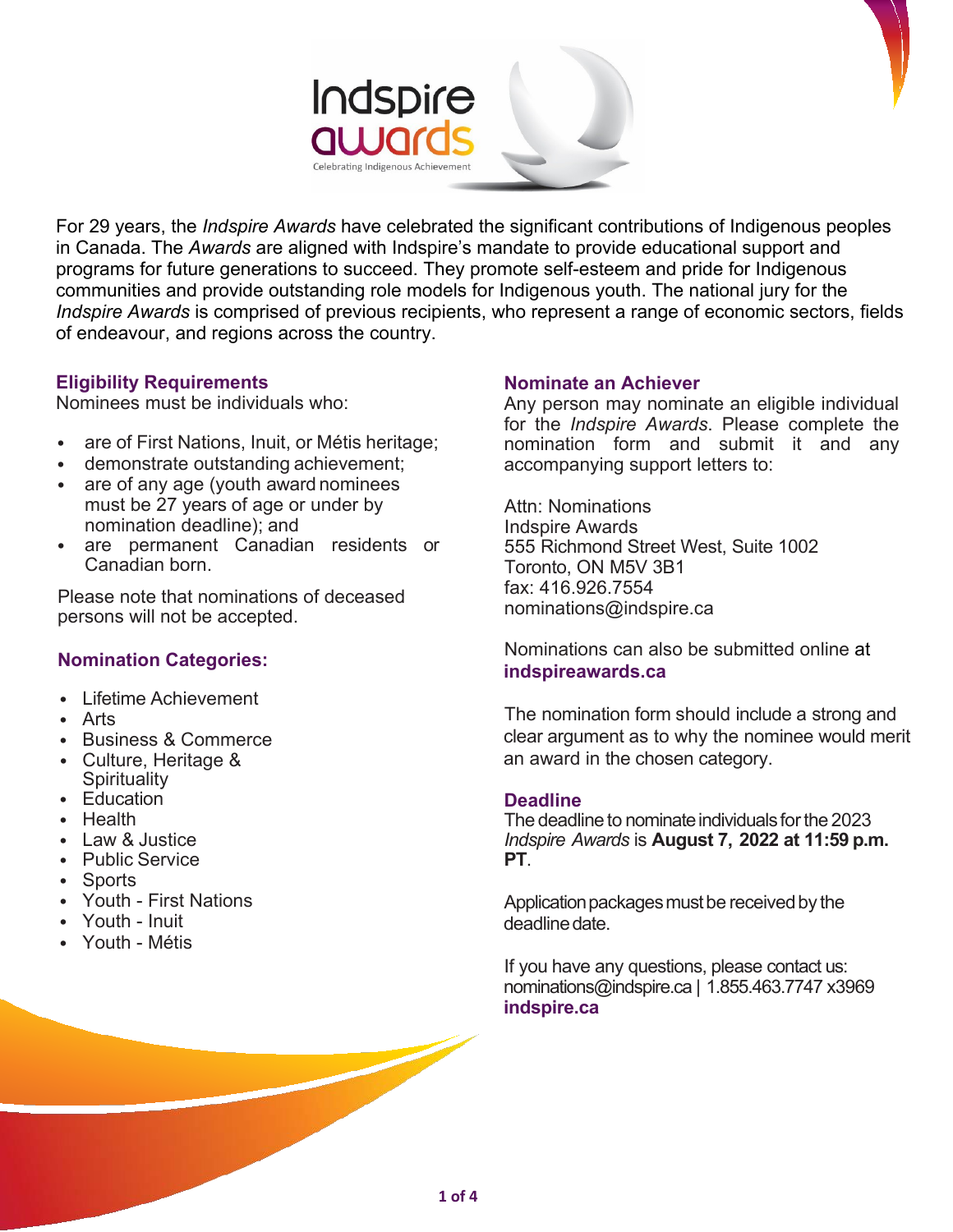Note: Only the nominees selected by the jury as recipients for the current year will be contacted. If your candidate was not selected this year, they may be considered for the following two years*.*

# **1. Candidate for Nomination**

| <b>Business/Alternate Contact (Candidate):</b><br>Town/City:<br>Province/Territory:_______Postal Code: |  |  |  |
|--------------------------------------------------------------------------------------------------------|--|--|--|
| Telephone: Cell: Cell:                                                                                 |  |  |  |
| Wemay need to reach nominees throughout the review process. Please indicate the best way to reach      |  |  |  |
| <b>Business Email</b>                                                                                  |  |  |  |
| <b>Business Phone</b>                                                                                  |  |  |  |
|                                                                                                        |  |  |  |

# **2. Canadian Indigenous Ancestry**  $\Box$  First Nations (including Status & Non-Status on- or off-reserve)

| $\Box$ Inuit                                                       |
|--------------------------------------------------------------------|
| $\Box$ Métis                                                       |
| Please specify the nominee's Nation, Community, and/or Membership: |

### **3. Declaration of Nominee**

This section of the Nomination Form must be signed by the nominee (not the individual making the nomination).

All nominees are subject to verification at any time and for any reason. Indspire reserves the right, in its sole discretion, to require proof of identity and/or eligibility (in a form acceptable to Indspire): (i) for the purposes of verifying an individual's eligibility to participate in the *Indspire Awards* program; (ii) for the purposes of verifying the eligibility and/or legitimacy of any information submitted for the purposes of the *Indspire Awards* program; and/or (iii) for any other reason Indspire deems necessary, in its sole discretion, for the purposes of administering the *Indspire Awards* program.

Failure to provide such proof to the complete satisfaction of Indspire within the timeline specified by Indspire may result in disqualification in the sole discretion of Indspire.

By signing below, I am: (i) signifying my consent to being nominated for an *Indspire Award* and to having my personal information used by or on behalf of Indspire for the purposes of administering the *Indspire Awards* program; (ii) confirm that there are no issues/controversies in my past or present that might bring Indspire to disrepute; and (iii) declaring that I am of First Nations, Inuit or Métis identity and further that I am recognized with the community(ies) as stated in Section 2 above.

| <b>Nominee Signature:</b> | Date: |
|---------------------------|-------|
|                           |       |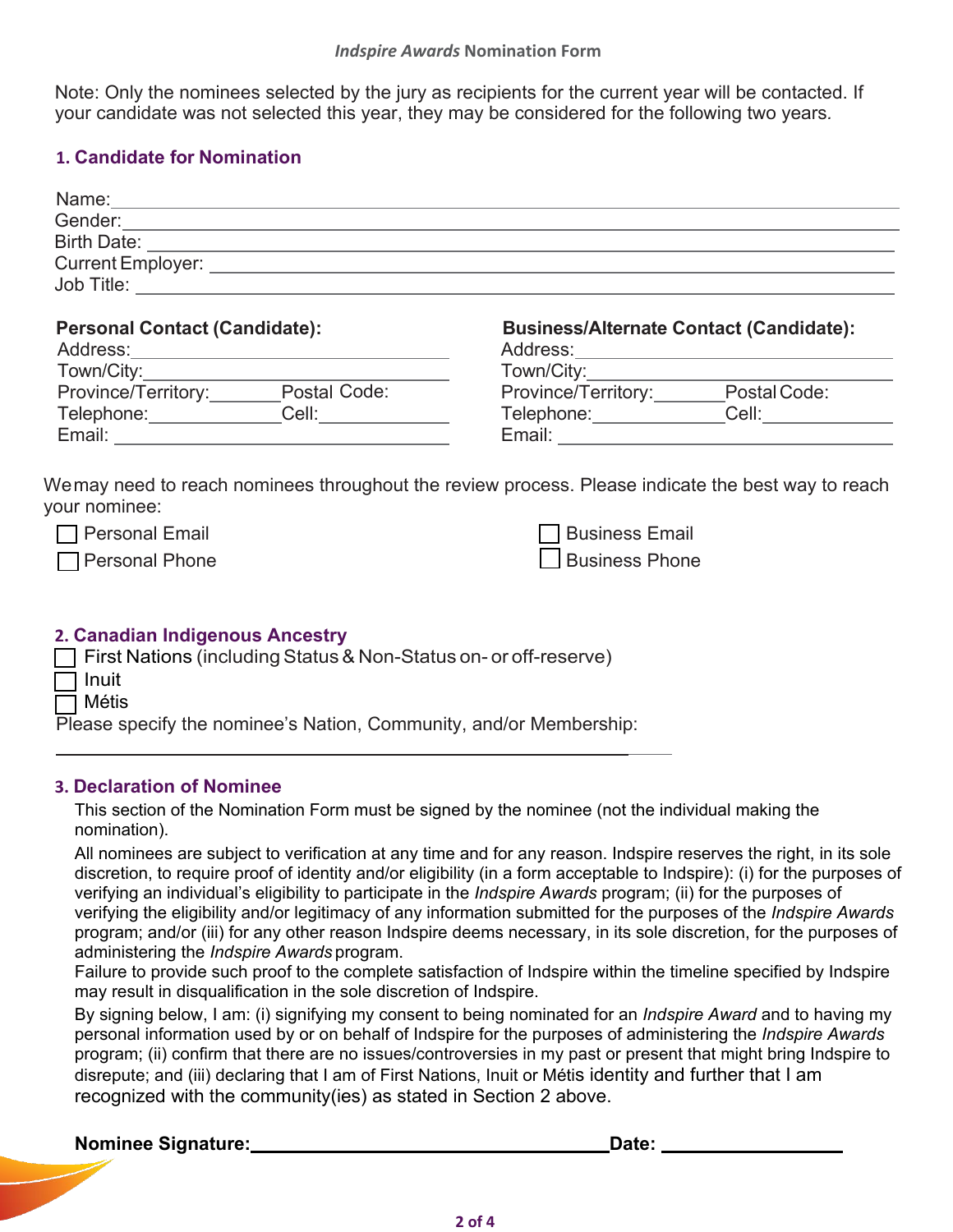# **4. Nomination Category**

Please select the one nomination category that best suits the nominee: (note that the Jury may move your nomination into a different category)



Artists, performers, writers, architects, singers, television personalities, etc.

# **•) Business & Commerce**

Careers in business, finance, commerce, entrepreneurs, presidents, CEOs, etc.

# **Culture, Heritage &**  • **Spirituality**

Elders, spiritual leaders, traditional language teachers, etc.

# •) Education

Teachers, trainers, college & university professors/lecturers , researchers, scientists, etc.

#### **Health**  $\bullet$  Arts  $\bullet$  Health  $\bullet$

Medical doctors, nurses, midwives, dentists, paramedics, psychiatrists, optometrists, pharmacists, traditional healers, etc.

# **Law & Justice** •

Lawyers, judges, paralegals, court workers, traditional conflict resolution, etc.

# •) Public Service

Careers in administration, social services, housing, public works, human resources, armed forces, veterans, journalism, etc.



Athletes, coaches, etc.

# **Youth Award**

First Nation (27 years old or younger)

# **Youth Award** •

Inuit (27 years old or younger)

# **Youth Award**  •

Métis (years old or younger)

# **Lifetime Achievement** •

All accomplishments, including those who have survived the trauma of residential school experiences.

# **Note: Please complete questions 5-9 in a separate document.**

### **5. Employment History & Career Contributions**

List the nominee's employment history (that relates specifically to this award nomination), and then describe in paragraph form, how the nominee has made an important contribution in their career field. How does this relate to their nomination for an *Indspire Award*? This may include references to art works, published books, research papers, production or invention of a body of work, events, presentation/speeches, etc. Maximum two (2) pages.

# **6. Education, Training, & Life Experience**

Describe the nominee's education, training, and life experience, clearly stating how this has influenced your nomination of the candidate. Maximum one (1) page.

# **7. Awards & Honours**

Describe the national achievements, recognition, and awards received by the nominee. Clearly explain how the nominee has made a contribution worthy of national recognition. What has the candidate done that has been acknowledged or has made an impact at the national or international levels? Maximum one (1) page.